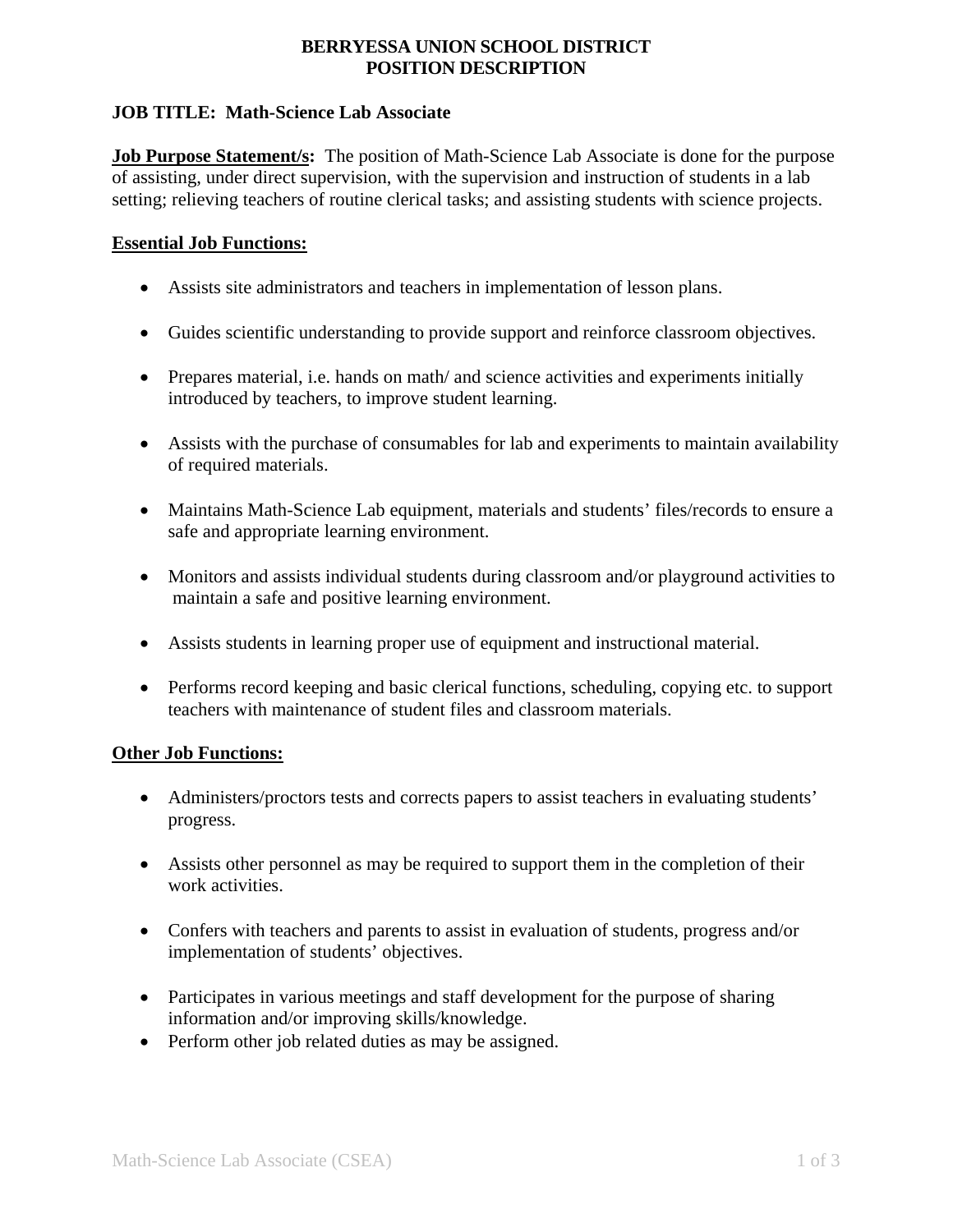# **BERRYESSA UNION SCHOOL DISTRICT POSITION DESCRIPTION**

# **JOB TITLE: Math-Science Lab Associate**

#### **Job Requirements - Qualifications:**

## **Education and Experience Requirements:**

- High School diploma or equivalent
- No Child Left Behind compliance.
- Prior job related experience with school age children.

#### **Skills, Knowledge, Abilities, and/or Physical Requirements:**

- Skills to communicate clearly and effectively; perform basic clerical functions; operate standard office equipment including use of computer applications to enhance essential job functions; use English in both written and verbal form; use correct grammar, punctuation and spelling; perform basic arithmetic calculation.
- Knowledge of science and math concepts; principles of child development and safe practices for indoor and outdoor activities.
- Abilities to sit for prolonged periods; understand and carry out oral and written instructions; maintain confidentiality of student records; meet schedules and deadlines; read/interpret/apply rules, regulations, policies; learn about method and materials used in a variety of instructional situations; interact positively with persons of different age groups and cultural backgrounds. Significant physical abilities include reaching/handling/fingering, talking/hearing conversations, near/far visual acuity.

## **Licenses, Certifications, Bonding, and/or Testing Requirements:**

- Criminal Justice Fingerprint Clearance.
- Valid California Drivers License.
- Tuberculin Clearance.
- First Aid and Cardiopulmonary Resuscitation Certificates may be required.

**Reports To:** Site Administrator

**Work Year:** 10 months

**Salary Placement:** CSEA Salary Schedule Range 6